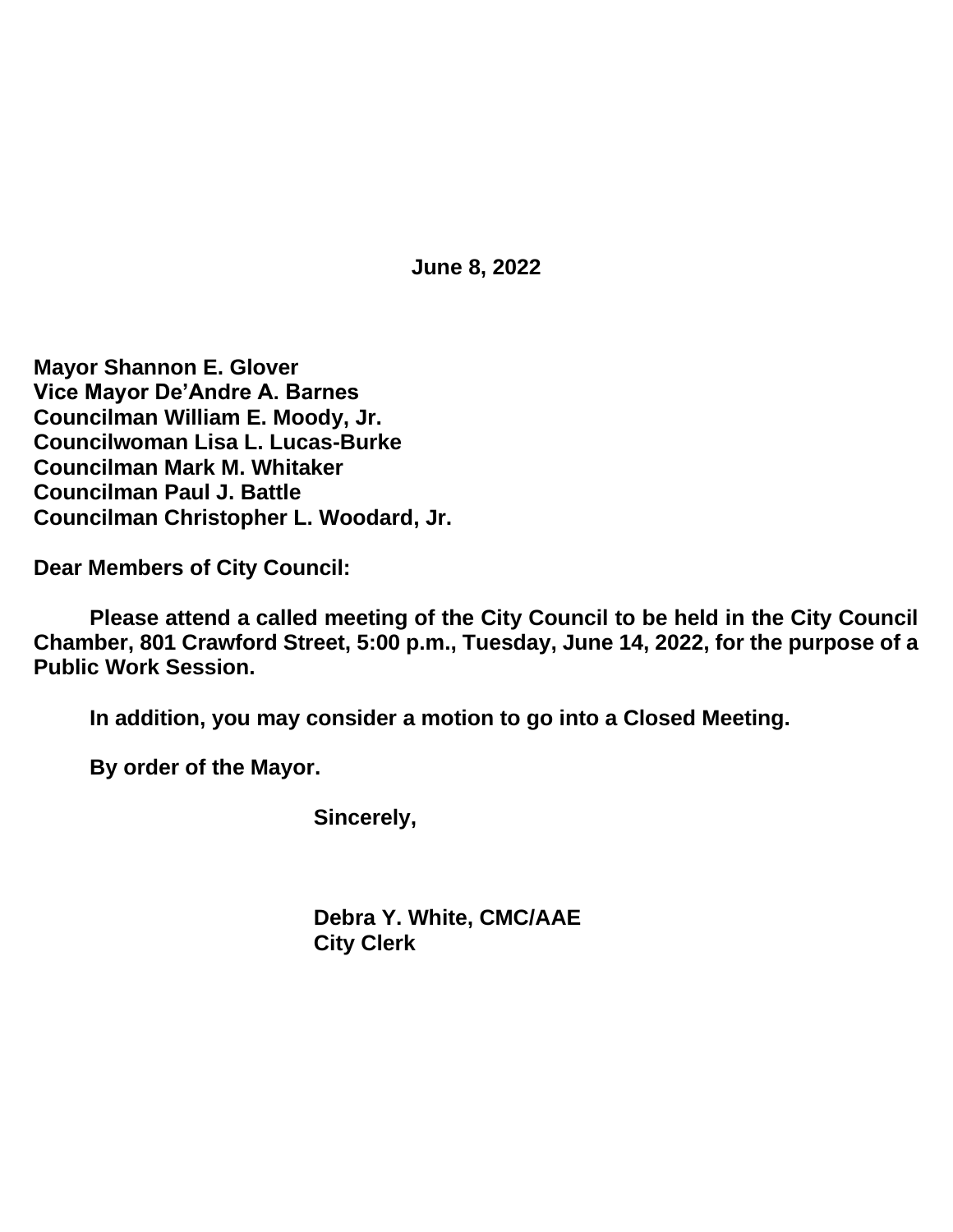**Portsmouth City Council Public Work Session Tuesday, June 14, 2022 5:00 p.m.**

- **1. [Lincoln Memorial and Calvary Cemetery Update](https://www.portsmouthva.gov/DocumentCenter/View/12536/June-14-2022-Cemetery-Update)**
- **2. [Utility Bond Sale](https://www.portsmouthva.gov/DocumentCenter/View/12537/Bond-VA-Council-Presentation-6142022-FINAL-002)**
- **3. City Manager's Report/Report Backs**
- **4. City Council Liaison Reports**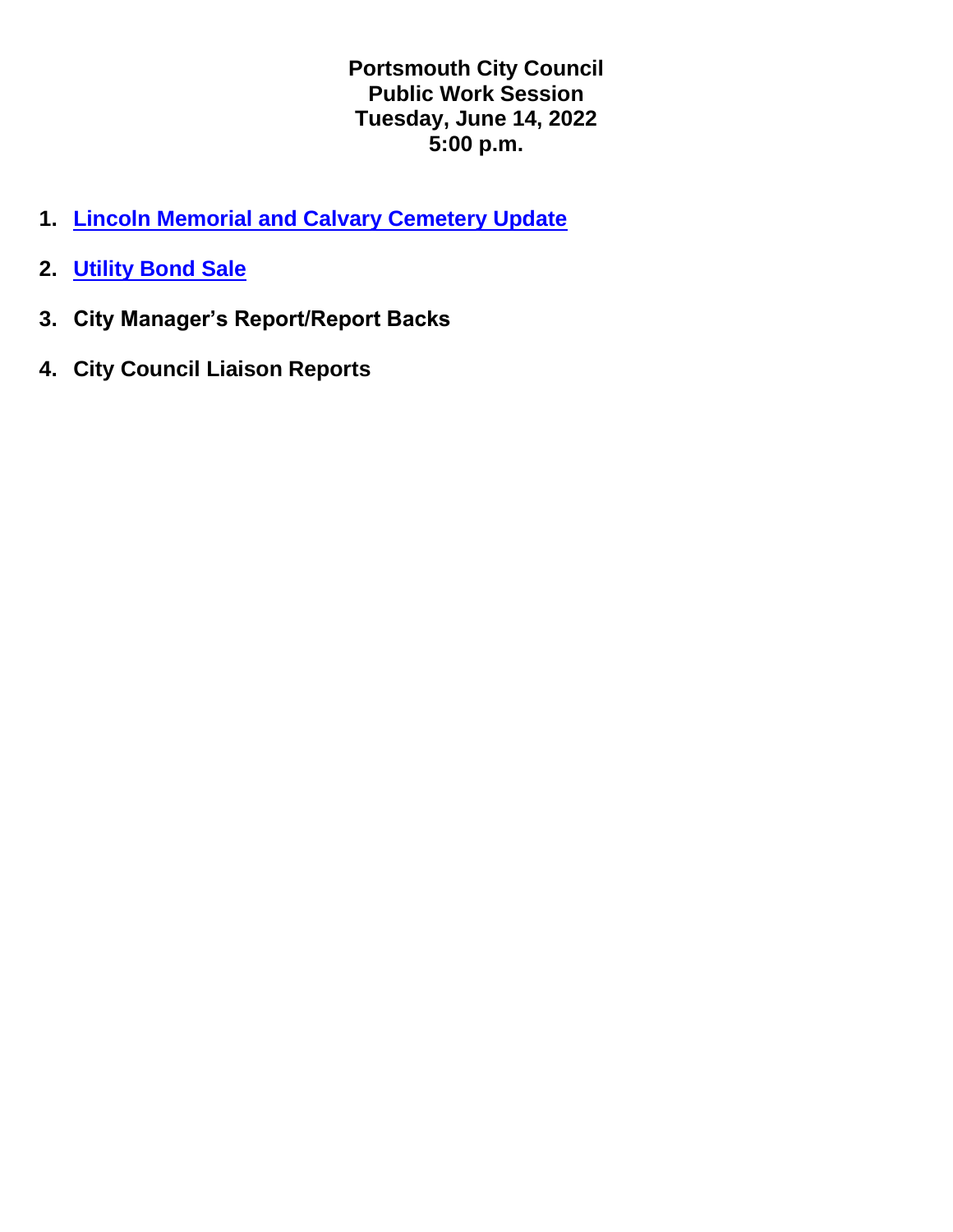

# CITY COUNCIL AGENDA

**Tuesday, June 14, 2022 - 7:00 p.m. City Council Chamber 801 Crawford Street, 6th Floor, Portsmouth, Virginia**

**CALL TO ORDER**

**MOMENT OF SILENCE**

**PLEDGE OF ALLEGIANCE** 

**ROLL CALL**

**[MINUTES](https://www.portsmouthva.gov/DocumentCenter/View/12499/City-Council-Minutes)** (Roll Call Vote)

# **\*CITY COUNCIL RULES REQUIRE A LIMIT OF UP TO FIVE (5) MINUTES TO SPEAK\***

### **PUBLIC HEARINGS**

#### **22 - 173 - Public hearing on use permit and rezoning applications:**

- **[\(a\) UP-22-07](https://www.portsmouthva.gov/DocumentCenter/View/12500/22-173a-Public-hearing) CHURCHLAND** Resolution granting the request of Dominique Neely for a Use Permit for a banquet hall at 5760 Churchland Boulevard. The property is zoned General Mixed Use, GMU. The Build One Portsmouth Comprehensive Plan's Future Land Use Map recommends commercial development for the property. Planning Commission recommends approval with conditions. (Roll Call Vote) **[Resolution](https://www.portsmouthva.gov/DocumentCenter/View/12501/22-173a-Resolution-)**
- **[\(b\) UP-22-08](https://www.portsmouthva.gov/DocumentCenter/View/12502/22-173b-Public-hearing) UPTOWN** Resolution granting the request of Brian K. Johnson for a Use Permit for an event space/banquet hall on approximately 0.318 acres of land located at 2115 High Street in the Neighborhood Mixed-Use (NMU) zoning district. The Future Land Use Map of the Build One Portsmouth Comprehensive Plan designates this property as a Mixed-Use Corridor. The property is owned by Bountiful Blessings Day Care LLC. Planning Commission recommends approval with conditions. (Roll Call Vote) **[Resolution](https://www.portsmouthva.gov/DocumentCenter/View/12503/22-173b-Resolution)**
- **[\(c\) Z-22-01](https://www.portsmouthva.gov/DocumentCenter/View/12504/22-173c-Public-hearing) UPTOWN** Ordinance granting the request of Green Re-Leaf LLC to rezone an approximately 1.45-acre property located at 1300 High Street from Neighborhood Mixed-Use (NMU) to Conditional Industrial (IN-K) in order to utilize the property and existing building as an urban agriculture and manufacturing facility to grow and cultivate industrial hemp and to produce industrial hemp extract and CBD oil. The Future Land Use Map of the Build One Portsmouth Comprehensive Plan designates this property for Commercial use. The property is owned by Cars 4 Less, Inc. Planning Commission recommends denial. (Roll Call Vote) **[Ordinance](https://www.portsmouthva.gov/DocumentCenter/View/12505/22-173c-Ordinance)**

**[Letter of Withdrawal](https://www.portsmouthva.gov/DocumentCenter/View/12531/22-173c-Letter-of-Withdrawal)**